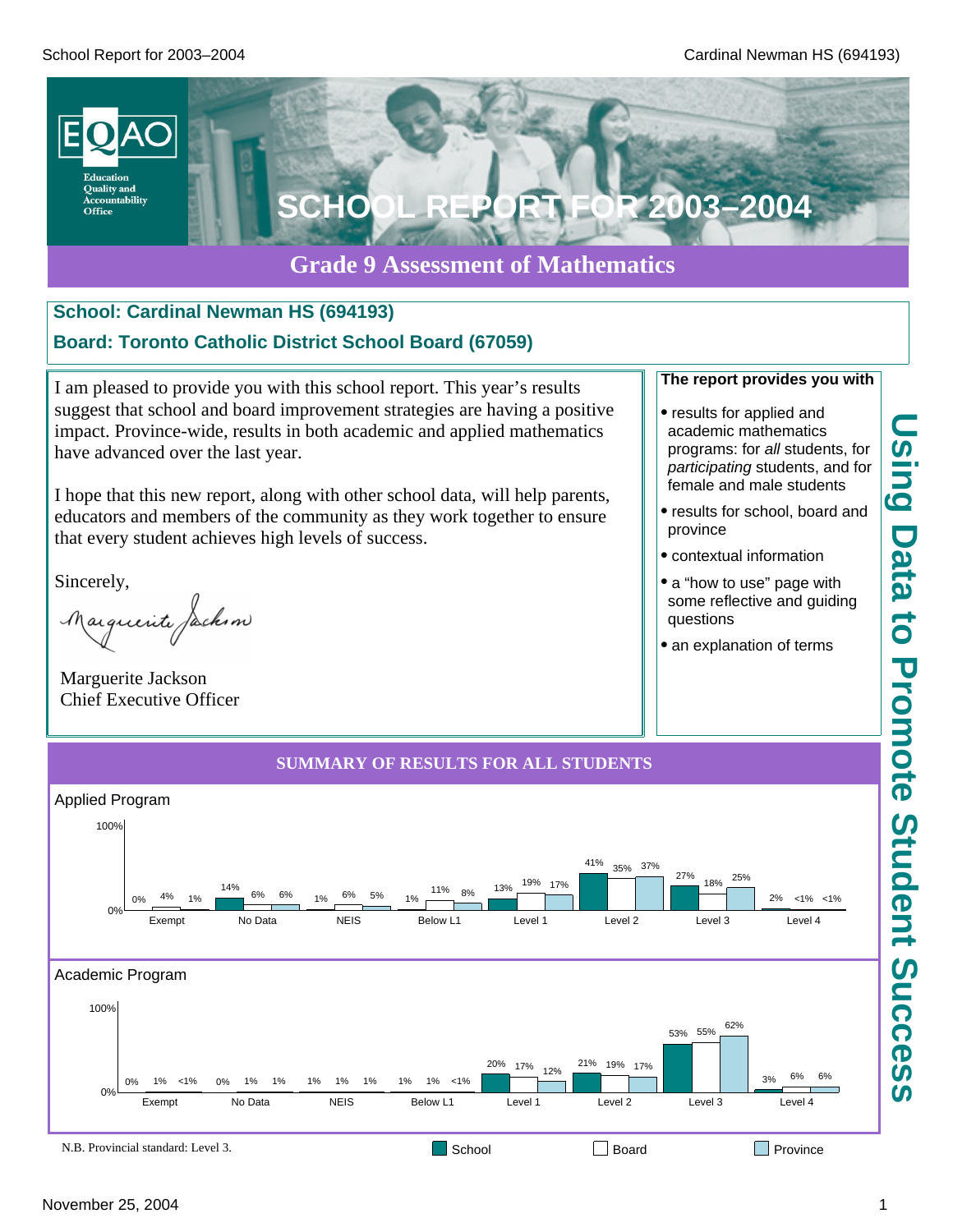## How to Use This Report Guiding Principles

**Follow these suggestions for the applied mathematics program and the academic mathematics program separately:**

### **Review the contextual information.**

- · What percentage of students in this school participated in the assessment? How many students were exempted, provided no data or did not provide enough information to score?
- · What percentages of students were female? male? ESL/ELD learners? students with special needs? What percentages of students were enrolled in semestered and full-year courses?
- · How does the profile of the student body in this program at the school compare to those of the board and the province? Consider the challenges that any differences might represent.

### **Review the school results.**

- · What percentage of *all* students performed at or above the provincial standard (Levels 3 and 4)? approached the standard (Level 2)? performed below the standard (Level 1)?
- · How do these percentages compare with those for *participating* students?
- · How do these percentages compare for female and male students?
- · How do the school's results compare to the board's results? to the provincial results? to the results of other schools with similar demographic profiles?

#### **Try to account for any trends, patterns or inconsistencies.**

- · Have there been any changes in the level of student participation that might have influenced the results?
- · Have there been any new initiatives? any changes in this program or resources at the school?
- · How well is the range of students' needs being addressed in this program?
- · Are these results consistent with other information (e.g., classroom tests, report card marks, school surveys, results of similar schools)?

#### **Consider how these results are being addressed.**

- · What are the school's goals for improvement?
- · Refer to the school's improvement plans, newsletters, Web site, school council, local school profile and to the *EQAO Guide to School and Board Improvement Planning* for additional information.
- · Acknowledge student improvement and school successes.

The applied and academic mathematics programs are different and separate courses and should not be compared.

 $CZ$ 

Each school is unique, and to appreciate the distinctive character of a school or a board, it is necessary to understand the features and characteristics of the community it serves.

 $C<sub>3</sub>$ 

This assessment captures performance at a specific point in time. The results should be considered together with other school information about student performance in mathematics.

 $CZ$ 

Differences in results may look exaggerated if the number of students is very small. For example, in a class of 20 students, an increase or a decrease of 10% means a net change of only two students. Exercise caution in interpreting results.

 $\overline{\mathcal{C}}$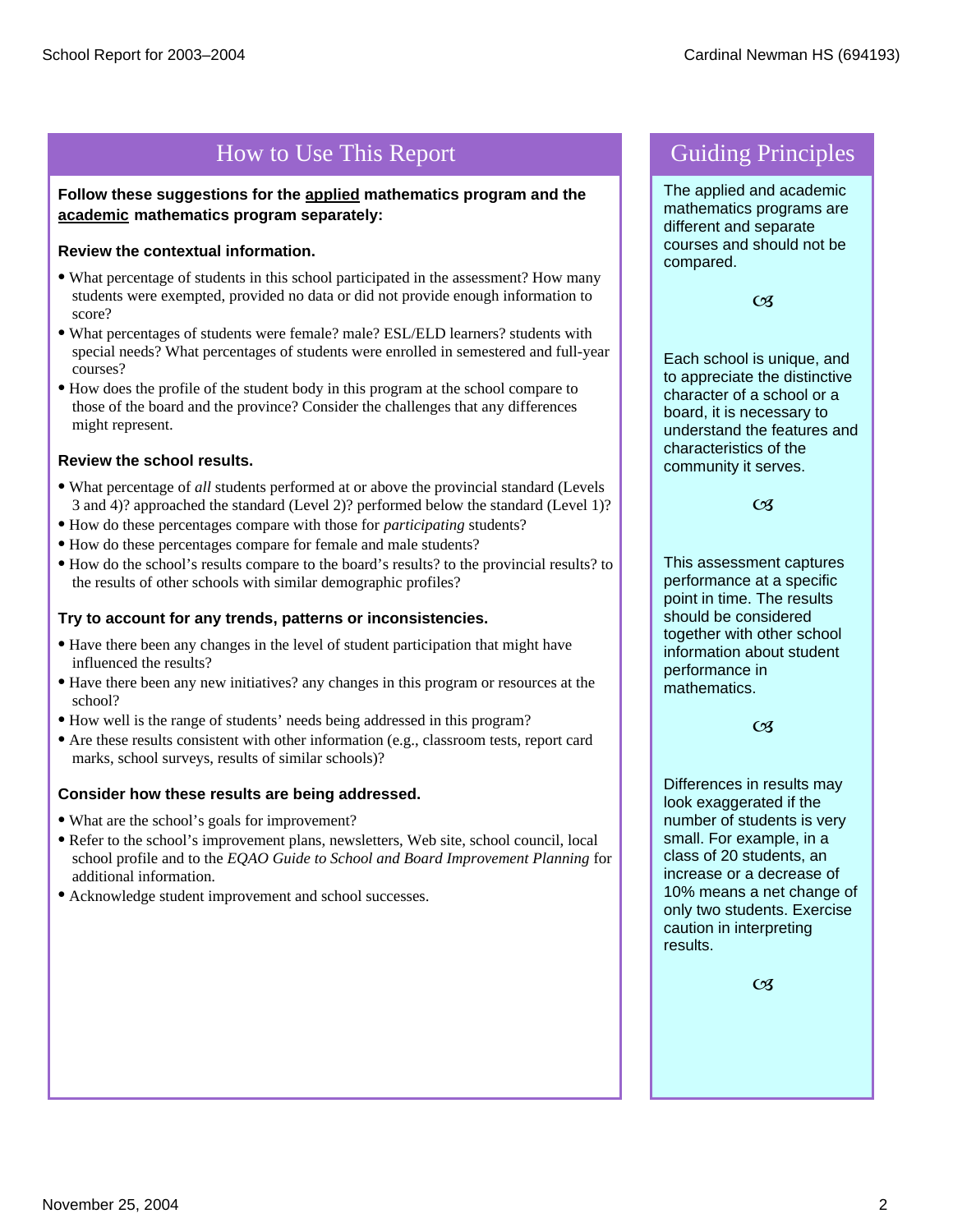### **Contextual Information for School, Board and Province: 2003–2004**

The information below provides a context for interpreting the school's applied and academic mathematics programs results in relation to the board's and the province's. These contextual factors are derived from the **Student Information Form.** Some data may be missing, because they were not reported by schools.

| Applied Mathematics Program                     | School | <b>Board</b> | Province |
|-------------------------------------------------|--------|--------------|----------|
| Number of students                              | 85     | 2 3 0 6      | 50 430   |
| Female                                          | 29%    | 47%          | 44%      |
| Male                                            | 71%    | 51%          | 54%      |
| Enrolled in first-semester course               | 39%    | 38%          | 44%      |
| Enrolled in second-semester course              | 61%    | 30%          | 43%      |
| Enrolled in full-year course                    | 0%     | 31%          | 14%      |
| <b>ESL/ELD learners*</b>                        | 1%     | 7%           | 4%       |
| Students with special needs (excluding gifted)* | 55%    | 35%          | 24%      |
|                                                 |        |              |          |
|                                                 |        |              |          |
| Academic Mathematics Program                    | School | <b>Board</b> | Province |
| Number of students                              | 251    | 4633         | 102 923  |
| Female                                          | 48%    | 53%          | 51%      |
| Male                                            | 52%    | 46%          | 48%      |
| Enrolled in first-semester course               | 53%    | 33%          | 42%      |
| Enrolled in second-semester course              | 47%    | 33%          | 41%      |
| Enrolled in full-year course                    | 0%     | 34%          | 18%      |
| <b>ESL/ELD learners*</b>                        | 0%     | 2%           | 2%       |

\* See Explanation of Terms, on the final page of this report.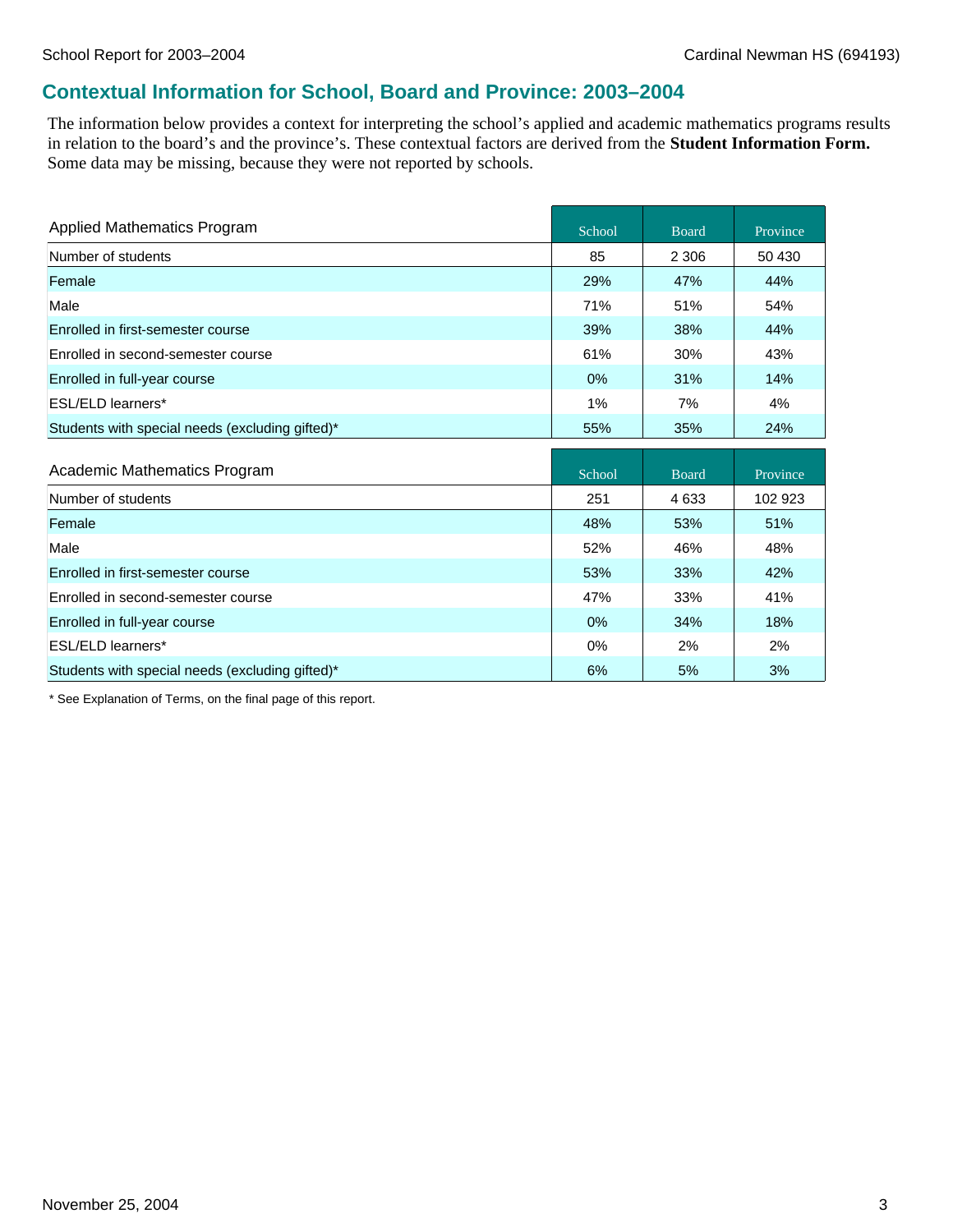# Results for Students in Applied Mathematics Program, 2003–2004

#### All Students\*

|                                           | <b>School</b> | <b>Board</b> | <b>Province</b> |
|-------------------------------------------|---------------|--------------|-----------------|
| # of Students                             | 85            | 2 3 0 6      | 50 430          |
| Level 4                                   | 2%            | ${<}1\%$     | $< 1\%$         |
| Level 3                                   | 27%           | 18%          | 25%             |
| Level 2                                   | 41%           | 35%          | 37%             |
| Level 1                                   | 13%           | 19%          | 17%             |
| Below L1 <sup>**</sup>                    | 1%            | 11%          | 8%              |
| NEIS**                                    | 1%            | 6%           | 5%              |
| No Data                                   | 14%           | 6%           | 6%              |
| Exempt                                    | 0%            | 4%           | 1%              |
| At or above the<br>provincial standard*** | 29%           | 18%          | 26%             |



### Participating Students\*\*\*\*

|                                           | <b>School</b> | <b>Board</b> | <b>Province</b> |
|-------------------------------------------|---------------|--------------|-----------------|
| # of Students                             | 73            | 2072         | 46 605          |
| Level 4                                   | 3%            | ${<}1\%$     | $< 1\%$         |
| Level 3                                   | 32%           | 20%          | 27%             |
| Level 2                                   | 48%           | 39%          | 40%             |
| Level 1                                   | 15%           | 21%          | 18%             |
| Below L1**                                | 1%            | 13%          | 8%              |
| NEIS**                                    | 1%            | 7%           | 6%              |
| At or above the<br>provincial standard*** | 34%           | 20%          | 28%             |



<sup>\*</sup> Percentages in tables may not add up to 100, due to rounding. Percentages in bar graphs will not add up to 100, as not all categories of reporting are shown.<br>\*\* See Explanation of Terms, on the final page of this report

<sup>\*\*</sup> See Explanation of Terms, on the final page of this report.

At or above the provincial standard (Levels 3 and 4). These percentages are based upon actual counts of students and cannot be calculated by simply adding (rounded) percentages of students at Levels 3 and 4.

<sup>\*\*\*\*</sup> Percentages in tables may not add up to 100, due to rounding. Percentages in bar graphs will not add up to 100, as the NEIS category is not shown.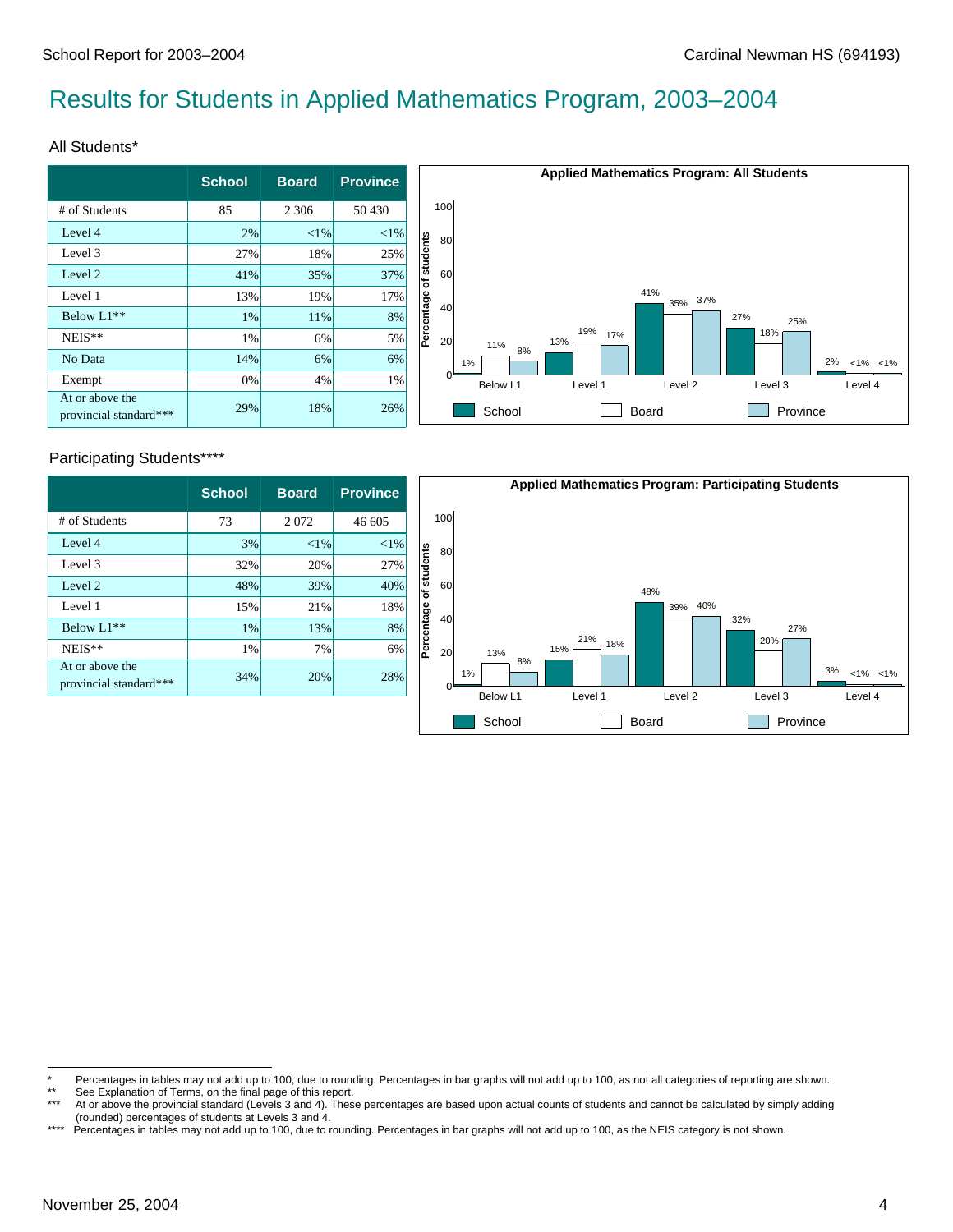## Results for Students in Academic Mathematics Program, 2003–2004

#### All Students\*

|                                           | <b>School</b> | <b>Board</b> | <b>Province</b> |  |
|-------------------------------------------|---------------|--------------|-----------------|--|
| # of Students                             | 251           | 4 6 3 3      | 102 923         |  |
| Level 4                                   | 3%            | 6%           | 6%              |  |
| Level 3                                   | 53%           | 55%          | 62%             |  |
| Level 2                                   | 21%           | 19%          | 17%             |  |
| Level 1                                   | 20%           | 17%          | 12%             |  |
| Below L1 <sup>**</sup>                    | 1%            | 1%           | $< 1\%$         |  |
| NEIS**                                    | 1%            | 1%           | 1%              |  |
| No Data                                   | 0%            | 1%           | 1%              |  |
| Exempt                                    | 0%            | 1%           | $<$ 1%          |  |
| At or above the<br>provincial standard*** | 57%           | 61%          | 68%             |  |



### Participating Students\*\*\*\*

|                                           | <b>School</b> | <b>Board</b> | <b>Province</b> |
|-------------------------------------------|---------------|--------------|-----------------|
| # of Students                             | 251           | 4 5 6 9      | 101 424         |
| Level 4                                   | 3%            | 6%           | 6%              |
| Level 3                                   | 53%           | 56%          | 63%             |
| Level 2                                   | 21%           | 19%          | 17%             |
| Level 1                                   | 20%           | 17%          | 12%             |
| Below L1 <sup>**</sup>                    | 1%            | 1%           | $<$ 1%          |
| NEIS**                                    | 1%            | 1%           | 1%              |
| At or above the<br>provincial standard*** | 57%           | 62%          | 69%             |



<sup>\*</sup> Percentages in tables may not add up to 100, due to rounding. Percentages in bar graphs will not add up to 100, as not all categories of reporting are shown.<br>\*\* See Explanation of Terms, on the final page of this report

<sup>\*\*</sup> See Explanation of Terms, on the final page of this report.

At or above the provincial standard (Levels 3 and 4). These percentages are based upon actual counts of students and cannot be calculated by simply adding (rounded) percentages of students at Levels 3 and 4.

<sup>\*\*\*\*</sup> Percentages in tables may not add up to 100, due to rounding. Percentages in bar graphs will not add up to 100, as the NEIS category is not shown.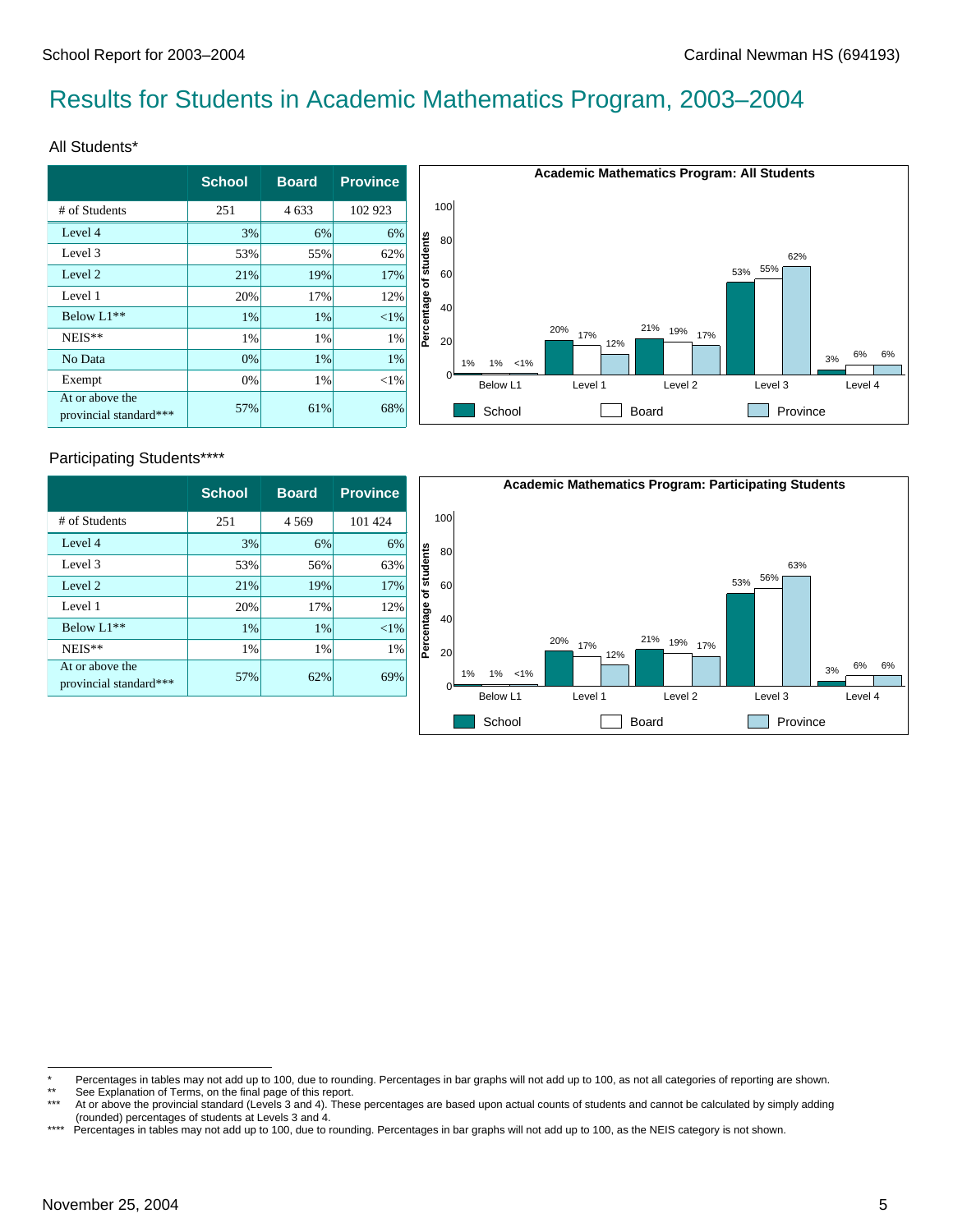# Results by Gender\*† in Applied Mathematics Program, 2003–2004

#### School

|                                           | <b>Female</b> | <b>Male</b> |
|-------------------------------------------|---------------|-------------|
| # of Students                             | 25            | 60          |
| Level 4                                   | 0%            | 3%          |
| Level 3                                   | 32%           | 25%         |
| Level 2                                   | 36%           | 43%         |
| Level 1                                   | 20%           | 10%         |
| Below L1**                                | 0%            | 2%          |
| NEIS**                                    | 0%            | 2%          |
| No Data                                   | 12%           | 15%         |
| Exempt                                    | 0%            | 0%          |
| At or above the<br>provincial standard*** | 32%           | 28%         |

#### Board

|                                           | <b>Female</b> | <b>Male</b> |
|-------------------------------------------|---------------|-------------|
| # of Students                             | 1 0 8 1       | 1 1 8 2     |
| Level 4                                   | ${<}1\%$      | $< 1\%$     |
| Level 3                                   | 21%           | 16%         |
| Level 2                                   | 32%           | 38%         |
| Level 1                                   | 20%           | 19%         |
| Below L1**                                | 11%           | 12%         |
| NEIS**                                    | 6%            | 6%          |
| No Data                                   | 5%            | 6%          |
| Exempt                                    | 5%            | 3%          |
| At or above the<br>provincial standard*** | 21%           | 16%         |

#### Province

|                                           | <b>Female</b> | <b>Male</b> |
|-------------------------------------------|---------------|-------------|
| # of Students                             | 22 29 2       | 27 223      |
| Level 4                                   | ${<}1\%$      | ${<}1\%$    |
| Level 3                                   | 25%           | 26%         |
| Level 2                                   | 37%           | 37%         |
| Level 1                                   | 18%           | 16%         |
| Below L1**                                | 8%            | 8%          |
| NEIS**                                    | 5%            | 6%          |
| No Data                                   | 6%            | 6%          |
| Exempt                                    | 1%            | 1%          |
| At or above the<br>provincial standard*** | 25%           | 26%         |







Percentages in tables may not add up to 100, due to rounding. Percentages in bar graphs will not add up to 100, as not all categories of reporting are shown.

† Results by gender include only students for whom gender data were available

\*\* See Explanation of Terms, on the final page of this report.<br>\*\*\* At or above the provincial standard (Levels 3 and 4). These

At or above the provincial standard (Levels 3 and 4). These percentages are based upon actual counts of students and cannot be calculated by simply adding (rounded) percentages of students at Levels 3 and 4.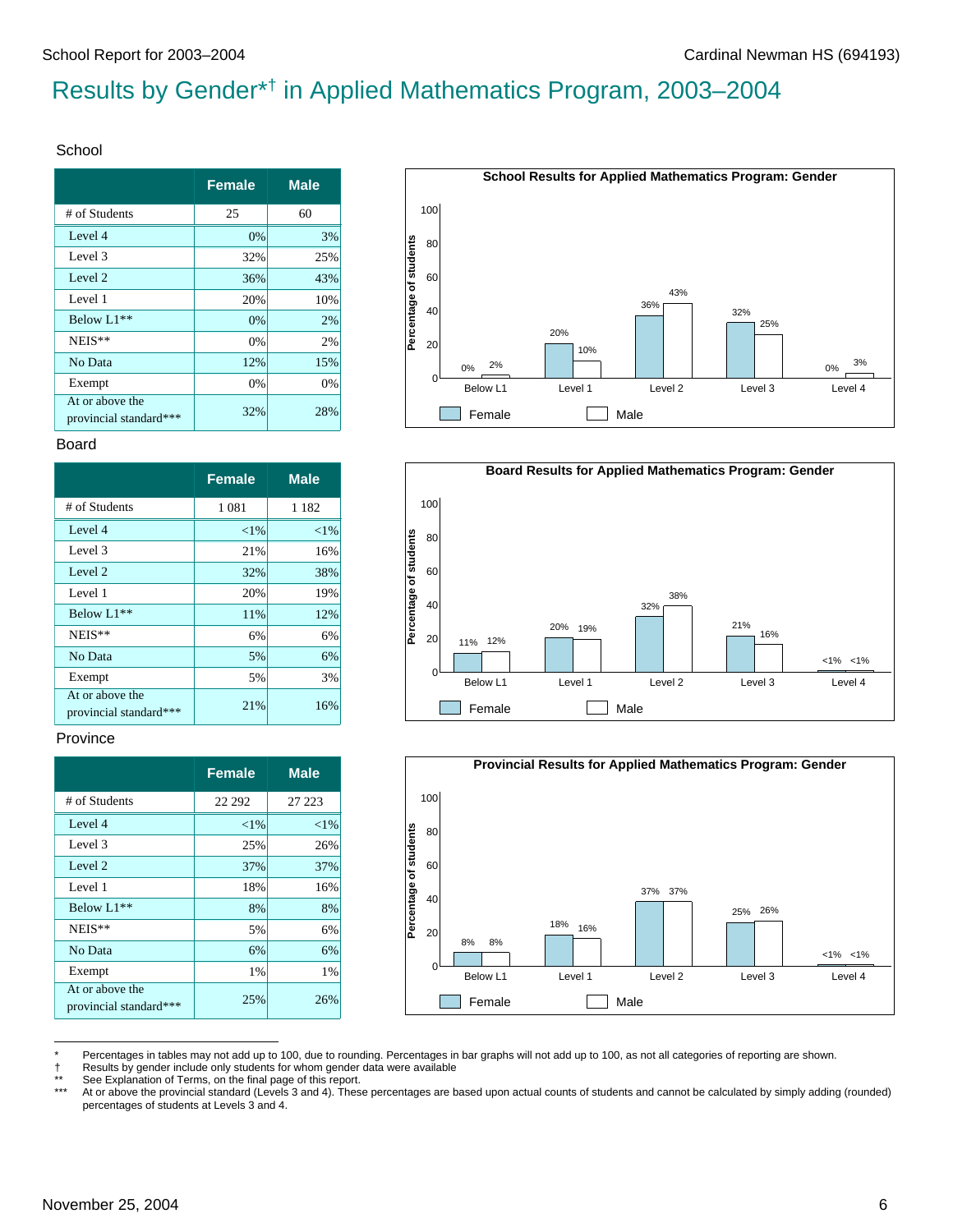# Results by Gender\*† in Academic Mathematics Program, 2003–2004

#### School

|                                           | <b>Female</b> | <b>Male</b> |
|-------------------------------------------|---------------|-------------|
| # of Students                             | 120           | 131         |
| Level 4                                   | 5%            | 2%          |
| Level 3                                   | 52%           | 55%         |
| Level 2                                   | 22%           | 21%         |
| Level 1                                   | 22%           | 19%         |
| Below L1**                                | 0%            | 2%          |
| NEIS**                                    | 0%            | 2%          |
| No Data                                   | 0%            | 0%          |
| Exempt                                    | 0%            | 0%          |
| At or above the<br>provincial standard*** | 57%           | 56%         |

#### Board

|                                           | <b>Female</b> | <b>Male</b> |
|-------------------------------------------|---------------|-------------|
| # of Students                             | 2462          | 2 1 2 5     |
| Level 4                                   | 7%            | 5%          |
| Level 3                                   | 56%           | 54%         |
| Level 2                                   | 19%           | 19%         |
| Level 1                                   | 15%           | 18%         |
| Below L1**                                | ${<}1\%$      | 1%          |
| NEIS**                                    | 1%            | 1%          |
| No Data                                   | 1%            | 1%          |
| Exempt                                    | 1%            | ${<}1\%$    |
| At or above the<br>provincial standard*** | 63%           | 59%         |

#### Province

|                                           | <b>Female</b> | <b>Male</b> |
|-------------------------------------------|---------------|-------------|
| # of Students                             | 52 104        | 49 916      |
| Level 4                                   | 6%            | 6%          |
| Level 3                                   | 62%           | 62%         |
| Level 2                                   | 17%           | 17%         |
| Level 1                                   | 12%           | 12%         |
| Below L1**                                | ${<}1\%$      | ${<}1\%$    |
| NEIS**                                    | 1%            | 1%          |
| No Data                                   | 1%            | 1%          |
| Exempt                                    | $<$ 1%        | ${<}1\%$    |
| At or above the<br>provincial standard*** | 68%           | 68%         |







Percentages in tables may not add up to 100, due to rounding. Percentages in bar graphs will not add up to 100, as not all categories of reporting are shown.

† Results by gender include only students for whom gender data were available

\*\* See Explanation of Terms, on the final page of this report.<br>\*\*\* At or above the provincial standard (Levels 3 and 4). These

At or above the provincial standard (Levels 3 and 4). These percentages are based upon actual counts of students and cannot be calculated by simply adding (rounded) percentages of students at Levels 3 and 4.